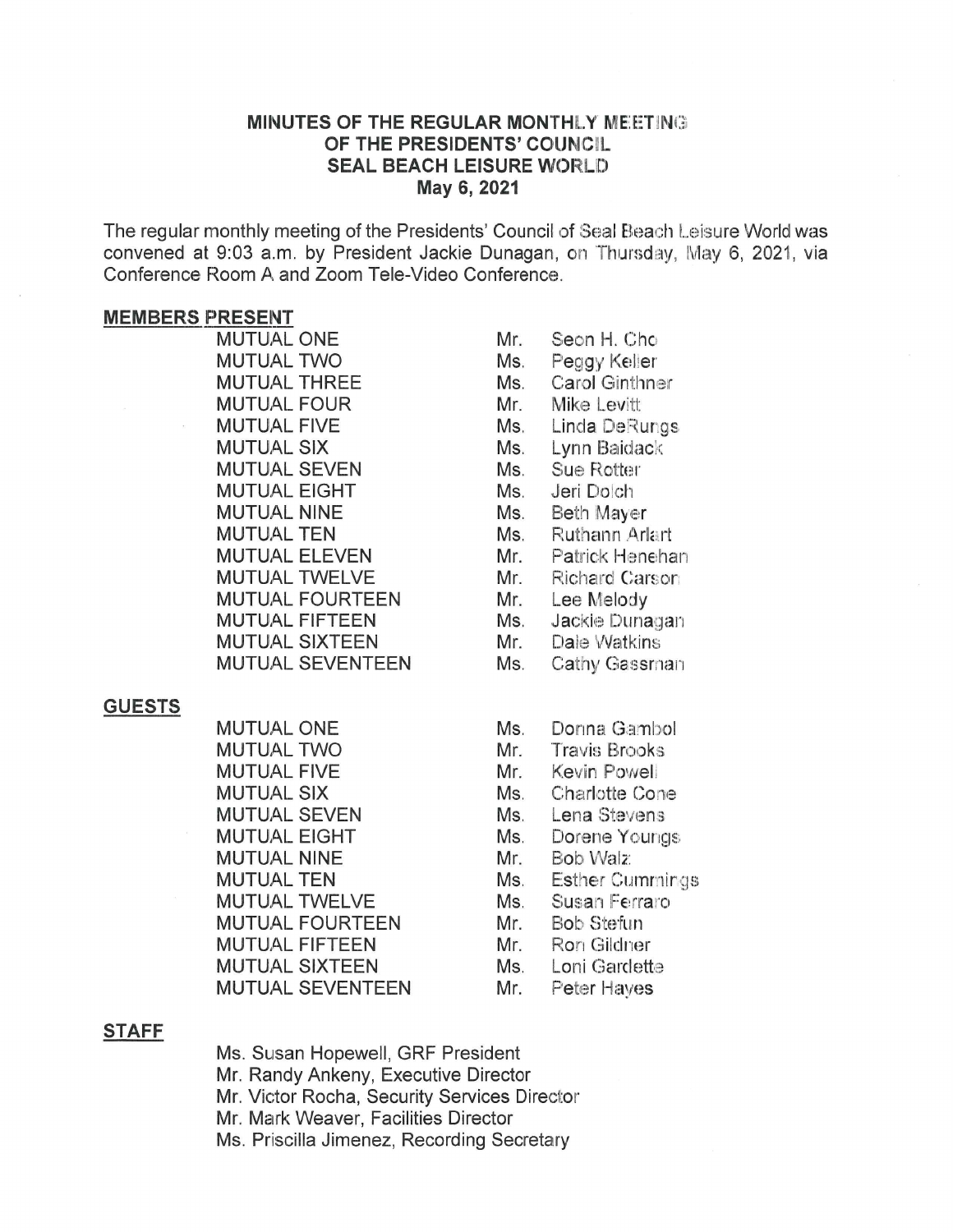# PRESIDENTS' COUNCIL **Example 2021** May 6, 2021

# INTRODUCTIONS/ANNOUNCEMENTS

President Jackie Dunagan welcomed guests and staff to the meeting; each President introduced their invited guest from their Board.

### MINUTES

The regular monthly Council meeting minutes of April 1, 2021 were approved, by the Council, as orinted.

# GUEST SPEAKER

Mr. Victor Rocha discussed the Mutual's Security Guidebook and the new access system for the front gate.

Mr. Victor Roclia left the meeting following his discussion.

### FACILITIES DIRECTOR

Mr. Mark Weaver provided a verbal report on the electrical charging stations.

## MUTUAL ADMINISTRATION DIRECTOR

Mr. Randy Ankeny provided an update for Mutual Administration monthly reports and Stock Transfer monthly reports. Ms. Priscilla Jimenez provided an update for the Mutual and GRF Elections.

#### EXECUTIVE DIRECTOR

Mr. Randy Ankeny briefly spoke on the GRF Scope of Services. The Recording Secretary will provide each Mutual their individual management agreement.

Mr. Randy Ankeny briefly spoke on the hate crime letter.

Mr. Randy Ankeny briefly spoke on drought conditions for California.

Mr. Randy Ankeny briefly spoke on the Stock Transfer staffing changes.

#### **NEW BUSINESS**

# Discussion on Mutual Training after Elections regarding functions of each Department

The Presidents' Council members briefly spoke on when to schedule the mutual board trainings.